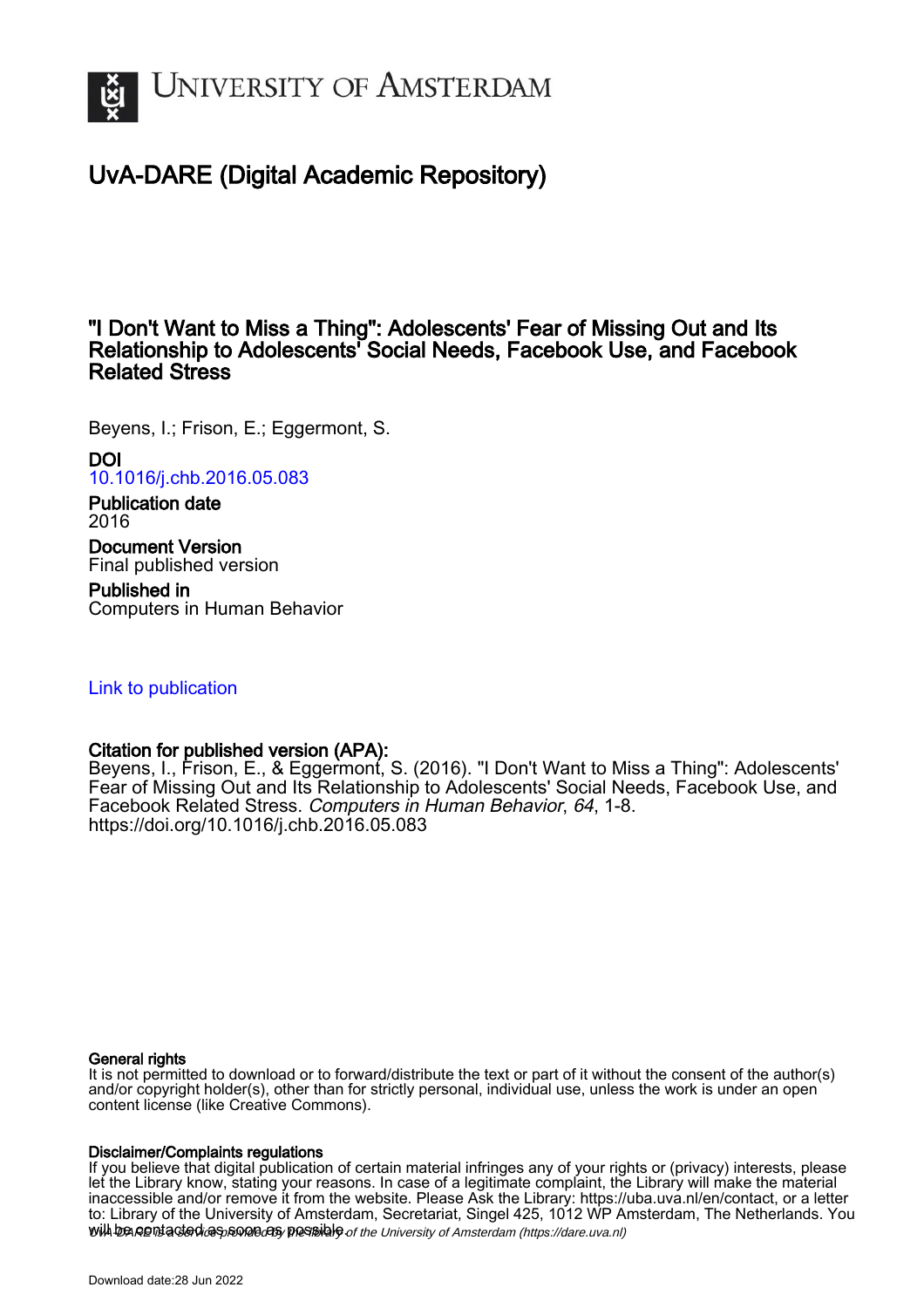Computers in Human Behavior 64 (2016)  $1-8$  $1-8$ 

Contents lists available at ScienceDirect

# Computers in Human Behavior

journal homepage: <www.elsevier.com/locate/comphumbeh>

Full length article

# "I don't want to miss a thing": Adolescents' fear of missing out and its relationship to adolescents' social needs, Facebook use, and Facebook related stress



# Ine Beyens <sup>a, \*</sup>, Eline Frison <sup>b</sup>, Steven Eggermont <sup>b</sup>

a Amsterdam School of Communication Research, University of Amsterdam, P.O. Box 15791, 1001 NG Amsterdam, The Netherlands <sup>b</sup> School for Mass Communication Research, KU Leuven, Parkstraat 45 P.O. Box 3603, 3000 Leuven, Belgium

#### article info

Article history: Received 22 January 2016 Received in revised form 26 May 2016 Accepted 30 May 2016 Available online 23 June 2016

Keywords: Adolescents Facebook use Facebook stress Fear of missing out Need to belong Need for popularity

## 1. Introduction

## Social networking sites (SNSs) are highly integrated in many adolescents' lives (e.g., [Lenhart, 2015; Sampasa-Kanyinga](#page-7-0) & [Lewis,](#page-7-0) [2015\)](#page-7-0) and are considered important channels to seek and maintain social connections (e.g., [Shapiro](#page-7-0) & [Margolin, 2013\)](#page-7-0). A recent American report revealed that Facebook is the most popular and widely used online social network among adolescents; more than 71% of 13- to 17-year-olds uses Facebook ([Lenhart, 2015](#page-7-0)). The popularity of Facebook among adolescents raises questions about what motivates them to use Facebook. In this respect, social needs may be important, as scholars (e.g., [Lee](#page-7-0) & [Chiou, 2013\)](#page-7-0) argue that individuals are becoming increasingly dependent on SNSs to gratify their social needs. In particular, the need to belong (i.e., the need to develop and maintain significant and stable interpersonal re-lationships; [Baumeister](#page-7-0)  $&$  [Leary, 1995](#page-7-0)) and the need for popularity (i.e., the need to do certain things aimed at increasing one's popularity; [Santor, Messervey,](#page-7-0) & [Kusumakar, 2000\)](#page-7-0) may be

\* Corresponding author.

E-mail addresses: [I.Beyens@uva.nl](mailto:I.Beyens@uva.nl) (I. Beyens), [Eline.Frison@kuleuven.be](mailto:Eline.Frison@kuleuven.be) (E. Frison), [Steven.Eggermont@kuleuven.be](mailto:Steven.Eggermont@kuleuven.be) (S. Eggermont).

## ABSTRACT

This survey study among adolescents ( $N = 402$ ) investigates an integrative model that examines (1) the mediating role of adolescents' fear of missing out (FoMO) in the relationships of adolescents' need to belong and need for popularity with adolescents' Facebook use and (2) the relationships of adolescents' FoMO with adolescents' perceived stress related to the use of Facebook. Structural equation modeling results indicated that an increased need to belong and an increased need for popularity were associated with an increased use of Facebook. These relationships were mediated by FoMO. Increased FoMO was associated with increased stress related to Facebook use. These results emphasize the important role that FoMO plays in adolescents' media use and well-being.

© 2016 Elsevier Ltd. All rights reserved.

important motivations for adolescents' Facebook use in particular, since these are key concerns in adolescence ([Santor et al., 2000](#page-7-0)).

Although previous studies confirmed this suggestion (e.g., [Utz,](#page-8-0) [Tanis,](#page-8-0) & [Vermeulen, 2012](#page-8-0)), our understanding of potential underlying mechanisms that could explain this relationship is still limited. However, given the potential harmful outcomes of using Facebook for young people's well-being (e.g., [Kross et al., 2013\)](#page-7-0), scholars agree that it is important to better understand how certain factors relate to adolescents' Facebook use. [Przybylski, Murayama,](#page-7-0) [DeHaan, and Gladwell \(2013\)](#page-7-0) recently proposed that fear of missing out (FoMO) or "a pervasive apprehension that others might be having rewarding experiences from which one is absent", may be an important explanatory mechanism. They suggest, in line with self-determination theory (SDT; [Deci](#page-7-0) & [Ryan, 1985; Ryan](#page-7-0) & [Deci,](#page-7-0) [2000\)](#page-7-0), that deficits in psychological needs may increase people's sensitivity to fear missing out on things, which in turn may drive people towards social media, as social media may provide individuals an effective self-regulation tool to satisfy their psychological needs [\(Przybylski et al., 2013\)](#page-7-0). Therefore, the first aim of the present study is to investigate the mediating role of FoMO in the association between adolescents' social needs (i.e., need to belong and need for popularity) and Facebook use.

Recently, studies reported associations between FoMO and

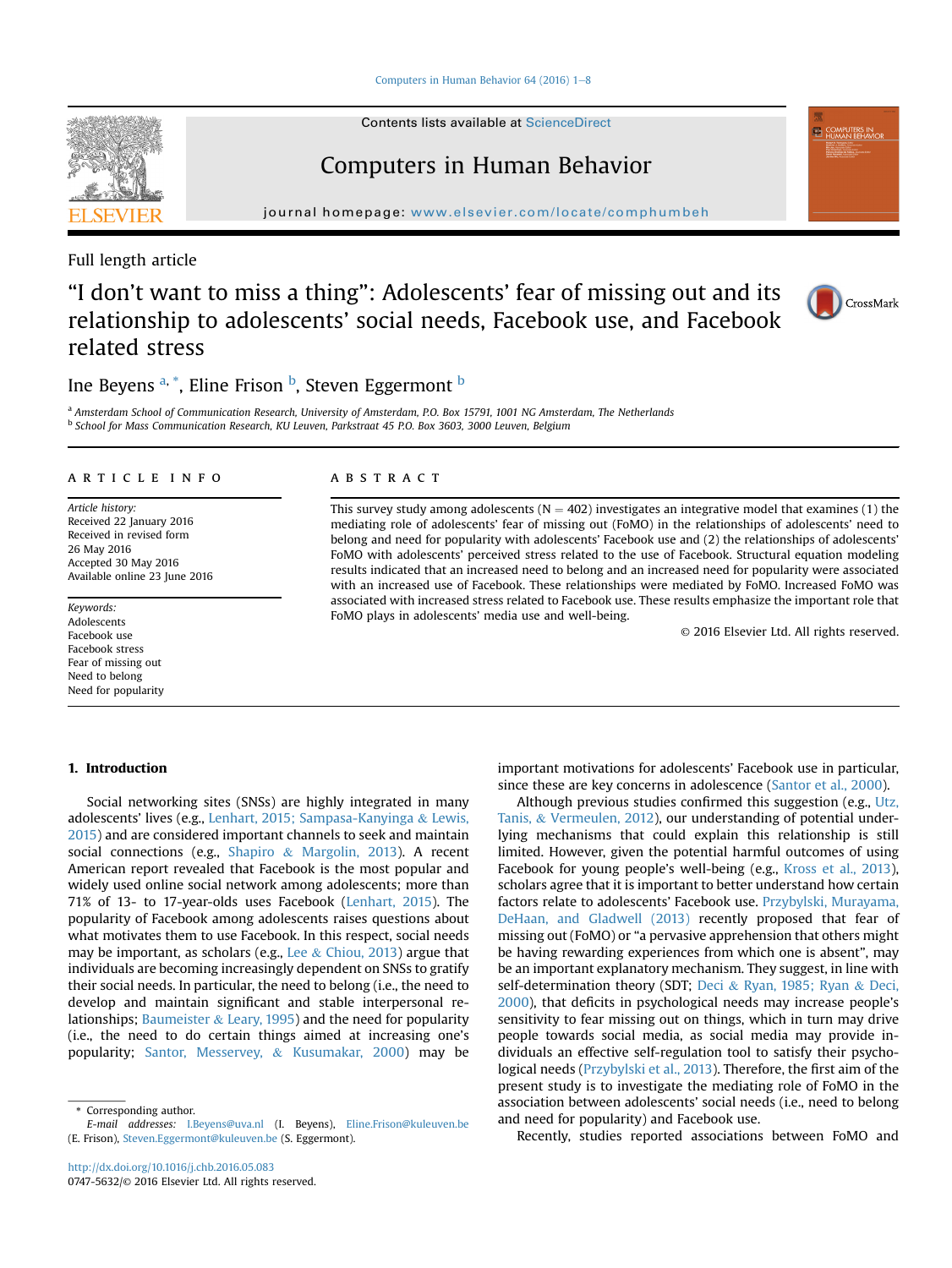perceived stress (e.g., [Jones, 2014](#page-7-0)). At the same time, scholars argued that SNSs may function as a new setting for perceiving stress (e.g., [Fox](#page-7-0) & [Moreland, 2015\)](#page-7-0), as peer interactions increasingly take place in an online setting (e.g., [Shapiro](#page-7-0) & [Margolin, 2013](#page-7-0)) and are often accompanied by peer-related or interpersonal stress (e.g., [Byrne, Davenport,](#page-7-0) & [Mazanov, 2007](#page-7-0)). Because Facebook may be a new stress-inducing platform for teens (e.g., [Fox](#page-7-0) & [Moreland, 2015\)](#page-7-0) and given the harmful correlates of perceived peer-related stress in adolescence (e.g., [Sontag](#page-7-0) & [Graber, 2010](#page-7-0)), it is critical to determine potential risk factors of perceived stress related to new settings for peer interactions, such as Facebook. Therefore, the second aim of the present study is to examine whether FoMO may predict increases in adolescents' perceived stress related to a Facebook setting.

In sum, the present study aims to test an integrative model that examines (1) the mediating role of FoMO in the relationships between need to belong and need for popularity and adolescents' Facebook use and (2) the relationships between FoMO and adolescents' perceived stress related to the use of Facebook. We integrate these closely related needs in an integrative model as this allows us to control for the need for popularity when examining the relationship between the need to belong and adolescents' Facebook use, and vice versa, and as this enables a more comprehensive understanding of the relationships between adolescents' social needs and their Facebook use than considering single needs alone.

### 1.1. The relationships of adolescents' social needs with adolescents' Facebook use

Adolescence is a critical developmental period, marked by an increased importance of the peer group ([Brown](#page-7-0) & [Larson, 2009;](#page-7-0) [Pombeni, Kirchler,](#page-7-0) & [Palmonari, 1990](#page-7-0)). During this stage of life, adolescents rely more and more on their peers and less on their parents. Peer networks expand and interactions with peers become more intimate [\(Steinberg, 2005](#page-7-0)). As a result, peers become primary sources of social support [\(Bokhorst, Sumter,](#page-7-0) & [Westenberg, 2010\)](#page-7-0). Adolescents in particular feel a strong need to affiliate with their peers and belong to their peers, as well as to feel popular among their peers. According to SDT ([Deci](#page-7-0) & [Ryan, 1985; Ryan](#page-7-0) & [Deci,](#page-7-0) [2000](#page-7-0)), adolescents, and people more generally, seek to gratify their need to feel socially connected with others. In this vein, scholars have suggested that SNSs may be excellent tools for adolescents to gratify their need to belong [\(Nadkarni](#page-7-0) & [Hofmann,](#page-7-0) [2012](#page-7-0)) and their need for popularity ([Utz et al., 2012](#page-8-0)). This is very likely, since media connect adolescents to their peers and contribute to their socialization with peers [\(Arnett, 1995; Suoninen,](#page-7-0) [2001\)](#page-7-0).

First, indications exist that young people's need to belong is associated with an increased use of Facebook. More specifically, studies found empirical support for a link between individuals' need to belong and willingness to join a SNS [\(Gangadharbatla,](#page-7-0) [2008](#page-7-0)), the preference for passive browsing on SNSs [\(Reich](#page-7-0)  $\&$ [Vorderer, 2013](#page-7-0)), and the disclosure of more intimate information in status updates ([Winter et al., 2014](#page-8-0)). Second, indications exist that adolescents' need for popularity is associated with an increased Facebook use. In particular, research reported a positive relationship between individuals' need for popularity and online selfdisclosure (Christofi[des, Muise,](#page-7-0) & [Desmarais, 2009; Utz et al.,](#page-7-0) [2012](#page-7-0)) as well as with various SNS behaviors, including socializing behaviors on SNSs and routine SNS use [\(Utz et al., 2012\)](#page-8-0). Based on SDT ([Deci](#page-7-0) & [Ryan, 1985; Ryan](#page-7-0) & [Deci, 2000\)](#page-7-0) and evidence from previous studies [\(Utz et al., 2012; Winter et al., 2014](#page-8-0)), we hypothesize that:

**H1:** Adolescents' need to belong is positively associated with

adolescents' Facebook use.

H2: Adolescents' need for popularity is positively associated with adolescents' Facebook use.

#### 1.2. The mediating role of adolescents' fear of missing out

One of the mechanisms that has been proposed to link individuals' social needs with their engagement on SNSs is individuals' fear of missing out (FoMO; [Przybylski et al., 2013\)](#page-7-0). Individuals who fear to miss out on social opportunities want to stay continually connected with others and updated about what others are doing ([Przybylski et al., 2013\)](#page-7-0). Based on SDT [\(Deci](#page-7-0) & [Ryan, 1985; Ryan](#page-7-0) & [Deci, 2000\)](#page-7-0), [Przybylski et al. \(2013\)](#page-7-0) argue that deficits in psychological need satisfaction may predict a fear of missing out. Adolescents' fear to miss out on events, in turn, likely drives their Facebook use, as Facebook enables adolescents to stay continually connected with their peers [\(Shapiro](#page-7-0) & [Margolin, 2013\)](#page-7-0).

In line with these assumptions, studies have found empirical evidence for the role of FoMO as the mediating mechanism that explains the relationships of adults' and college students' needs with their engagement in social media [\(Alt, 2015; Przybylski et al.,](#page-7-0) [2013\)](#page-7-0). For instance, in a sample of adults, [Przybylski et al. \(2013\)](#page-7-0) found that FoMO was the mechanism linking adults' need satisfaction with social media engagement. More specifically, adults who experienced less need satisfaction experienced higher overall levels of FoMO, which, in turn, was associated with seeking out social media engagement. More recently, [Alt \(2015\)](#page-7-0) confirmed the evidence for the mediating role of FoMO, as she found support for a mediating role of FoMO in the relationship between college students' academic motivations and social media engagement.

In line with the premises of SDT [\(Deci](#page-7-0) & [Ryan, 1985; Ryan](#page-7-0) & [Deci, 2000\)](#page-7-0) and based on evidence accumulated by previous studies ([Alt, 2015; Przybylski et al., 2013](#page-7-0)), it can be assumed that FoMO mediates the relationships between adolescents' social needs and Facebook use. Therefore, we hypothesize that:

H3: Adolescents' fear of missing out (FoMO) mediates the relationships of need to belong and need for popularity with Facebook use.

## 1.3. The relationships of adolescents' fear of missing out with adolescents' Facebook related stress

According to the social selection hypothesis ([Hurst, 2007\)](#page-7-0), emotional problems negatively affect individuals' social position or factors associated with one's social position, including stressful life events. In line with this hypothesis, [Kim, Conger, Elder, and Lorenz](#page-7-0) [\(2011\)](#page-7-0) found that anxiety symptoms predicted higher levels of stressful life events among adolescents. Based on the premises of the social selection hypothesis [\(Hurst, 2007](#page-7-0)) and empirical evidence (e.g., [Kim et al., 2011](#page-7-0)), we expect that FoMO may predict higher levels of perceived stress related to Facebook use among adolescents.

First, anxiety is an important component of FoMO, as FoMO refers to fears, worries, and anxieties people have about missing out ([Przybylski et al., 2013](#page-7-0)). In this respect, [Rosen, Whaling, Carrier,](#page-7-0) [Cheever, and Rokkum \(2013\)](#page-7-0) found support for a relationship between anxiety and not being able to check in with various technologies. In addition, [Cheever, Rosen, Carrier, and Chavez \(2014\)](#page-7-0) found an association between anxiety and not being able to use wireless mobile devices. Because FoMO is closely related to anxiety and anxiety is often associated with feelings of stress among adolescents (e.g., [Kim et al., 2011\)](#page-7-0), it is very likely that adolescents'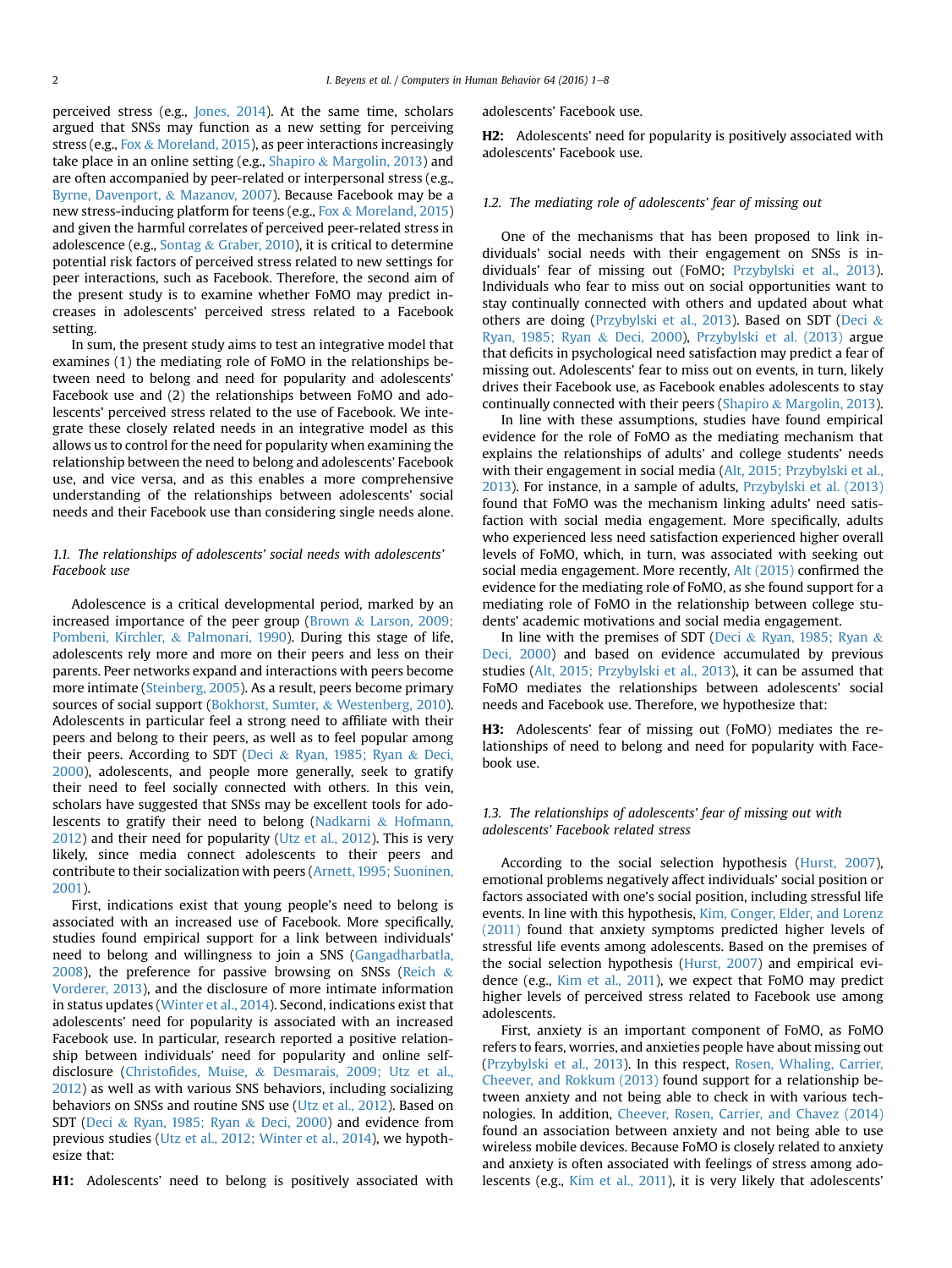FoMO is related with higher levels of perceived stress.

Second, the feelings of stress that adolescents likely experience when they feel that they do not belong to their peers or feel that they are not popular among their peers [\(Frankel, 1990](#page-7-0); [Leary, 1990\)](#page-7-0), may be particularly salient on SNSs, since adolescents can easily be socially excluded by their peers on SNSs (e.g., not being invited by peers to an upcoming event on Facebook) or not being perceived as popular by their peers on SNSs (e.g., receiving no or few likes on a Facebook post) (e.g., [Fox](#page-7-0) & [Moreland, 2015](#page-7-0)). For adolescents, being excluded from interactions with their peers and being neglected by peers is stressful [\(Frankel, 1990](#page-7-0)) and creates feelings of stress ([Leary, 1990\)](#page-7-0). Therefore, feelings of missing out from peer interactions can be perceived as very stressful for adolescents. As such, adolescents' FoMO likely increases adolescents' stress related to using Facebook, in particular stress due to not belonging to peers on Facebook and stress due to not being popular on Facebook.

No study thus far has investigated the relationships between FoMO and perceived stress related to a Facebook context. However, previous studies have reported a link between individuals' (fear of) missing out and perceived stress related to an offline context (e.g., [Australian Psychological Society, 2015; Chiou, Lee,](#page-7-0) & [Liao, 2015;](#page-7-0) [Jones, 2014\)](#page-7-0). For instance, in experiments involving Facebook users, [Chiou et al. \(2015\)](#page-7-0) found that thinking about the unavailability of SNSs intensified distress due to being socially excluded. In line with these findings, [Jones \(2014\)](#page-7-0) found that students reported to feel stressed when they did not carry their cell phones with them. In line with several indications in the literature (e.g., [Fox](#page-7-0)  $\&$ [Moreland, 2015; Rosen et al., 2013\)](#page-7-0), and based on the empirical evidence provided by previous studies (e.g., [Chiou et al., 2015;](#page-7-0) [Jones, 2014](#page-7-0)), we expect that:

H4: Adolescents' fear of missing out (FoMO) is positively associated with perceived stress related to Facebook use.

#### 2. Method

#### 2.1. Participants and procedure

We conducted a cross-sectional study among adolescents. A total of 402 adolescents (43% boys) participated in the study and completed a paper-and-pencil survey. Completion of the survey took approximately 20 minutes. Study participants were recruited from different high schools in Belgium offering different educational levels, including general education (i.e., education preparing students for college or university education), technical education (i.e., education with a focus on technical skills), and vocational education (i.e., education preparing students for specific professions). Students in grades nine to twelve were eligible to participate in the study. As is customary in Belgium, informed consent for the study was received from the school principals.

After school principals had granted permission to participate in the study, a trained research assistant visited the school and distributed paper surveys. Participants were informed that the study was anonymous and were guaranteed that all responses to the survey would be processed confidentially. All participants completed the survey at school during regular school hours. Students who completed the survey were offered a chance to win a raffle. On average, participants were 16.41 years old  $(SD = 1.43)$ years). A total of 371 adolescents had a Facebook account (92.29%).

#### 2.2. Measures

#### 2.2.1. Need to belong

Adolescents' need to belong was measured with the Need to Belong Scale (NTBS; [Leary, Kelly, Cottrell,](#page-7-0) & [Schreindorfer, 2013\)](#page-7-0). Adolescents indicated their agreement with the ten items of the NTBS, including "I want other people to accept me," "I have a strong need to belong," and "It bothers me a great deal when I am not included in other people's plans" (Cronbach's  $\alpha = 0.83$ ;  $M = 3.19$ ,  $SD = 0.76$ ). Response options ranged from strongly disagree (1) to strongly agree (5). Confirmatory factor analysis indicated that seven items of the original scale loaded on the need to belong factor and showed that the construct validity of the scale was good (CFI  $= 0.95$ ,  $RMSEA = 0.05$ ,  $SRMR = 0.05$ ). Three items that did not load on the need to belong factor were removed from the scale.

#### 2.2.2. Need for popularity

Adolescents' need for popularity was assessed using 11 items of the popularity scale of [Santor et al. \(2000\)](#page-7-0), including "I have done things to make me more popular, even when it meant doing something I would not usually do," "It's important that people think I'm popular," and "At times, I've hung out with some people, so others wouldn't think I was unpopular" (Cronbach's  $\alpha = 0.91$ ;  $M = 2.15$ ,  $SD = 0.76$ ). Participants rated their responses on a scale ranging from strongly disagree (1) to strongly agree (5). Confirmatory factor analysis indicated that all items loaded on the need for popularity factor and showed that the construct validity of the scale was very good (CFI = 0.98, RMSEA = 0.03, SRMR = 0.03).

#### 2.2.3. Fear of missing out

The Fear of Missing Out scale (FoMOs; [Przybylski et al., 2013\)](#page-7-0) was used to measure adolescents' fear of missing out. Items included "I get anxious when I don't know what my friends are up to" and "It bothers me when I miss an opportunity to meet up with friends". Two highly similar items of the original scale (i.e., "I fear others have more rewarding experiences than me" and "I fear my friends have more rewarding experiences than me") were combined in one item, resulting in a scale with nine items. This version of the scale turned out to be reliable (Cronbach's  $\alpha = 0.84$ ;  $M = 2.50$ ,  $SD = 0.76$ ). Confirmatory factor analysis indicated that all items loaded on the fear of missing out factor and showed that the construct validity of the scale was very good (CFI  $= 0.99$ ,  $RMSEA = 0.02$ ,  $SRMR = 0.03$ ). Participants rated the nine items on a scale ranging from strongly disagree (1) to strongly agree (5).

#### 2.2.4. Facebook use

The Facebook Intensity Scale [\(Ellison, Stein](#page-7-0)field, & [Lampe, 2007\)](#page-7-0) was used to measure adolescents' Facebook use. The scale comprises three measures: 1) the number of 'Facebook friends', 2) the amount of time spent on Facebook, and 3) a series of six attitude items, including items such as "Facebook has become part of my daily routine," "I feel out of touch when I haven't logged onto Facebook for a while," and "I would be sorry if Facebook shut down," that were assessed using response options ranging from strongly disagree (1) to strongly agree (5). Following [Ellison et al.](#page-7-0)'s [\(2007\)](#page-7-0) approach, we first standardized the items of the Facebook Intensity scale before averaging all items to create a total score, because of the different scale ranges of the three measures. Confirmatory factor analysis indicated that all items loaded on the Facebook use factor and showed that the construct validity of the scale was very good (CFI = 0.97, RMSEA = 0.03, SRMR = 0.04). The scale showed good reliability (Cronbach's  $\alpha = 0.78$ ).

#### 2.2.5. Perceived stress related to Facebook use

A perceived stress related to Facebook use scale was developed for this study to measure the extent to which adolescents experience stress related to feedback from peers in the context of their Facebook use. Two types of perceived stress related to Facebook use were measured. First, perceived stress due to not belonging on Facebook was assessed using two items. Items included "Not being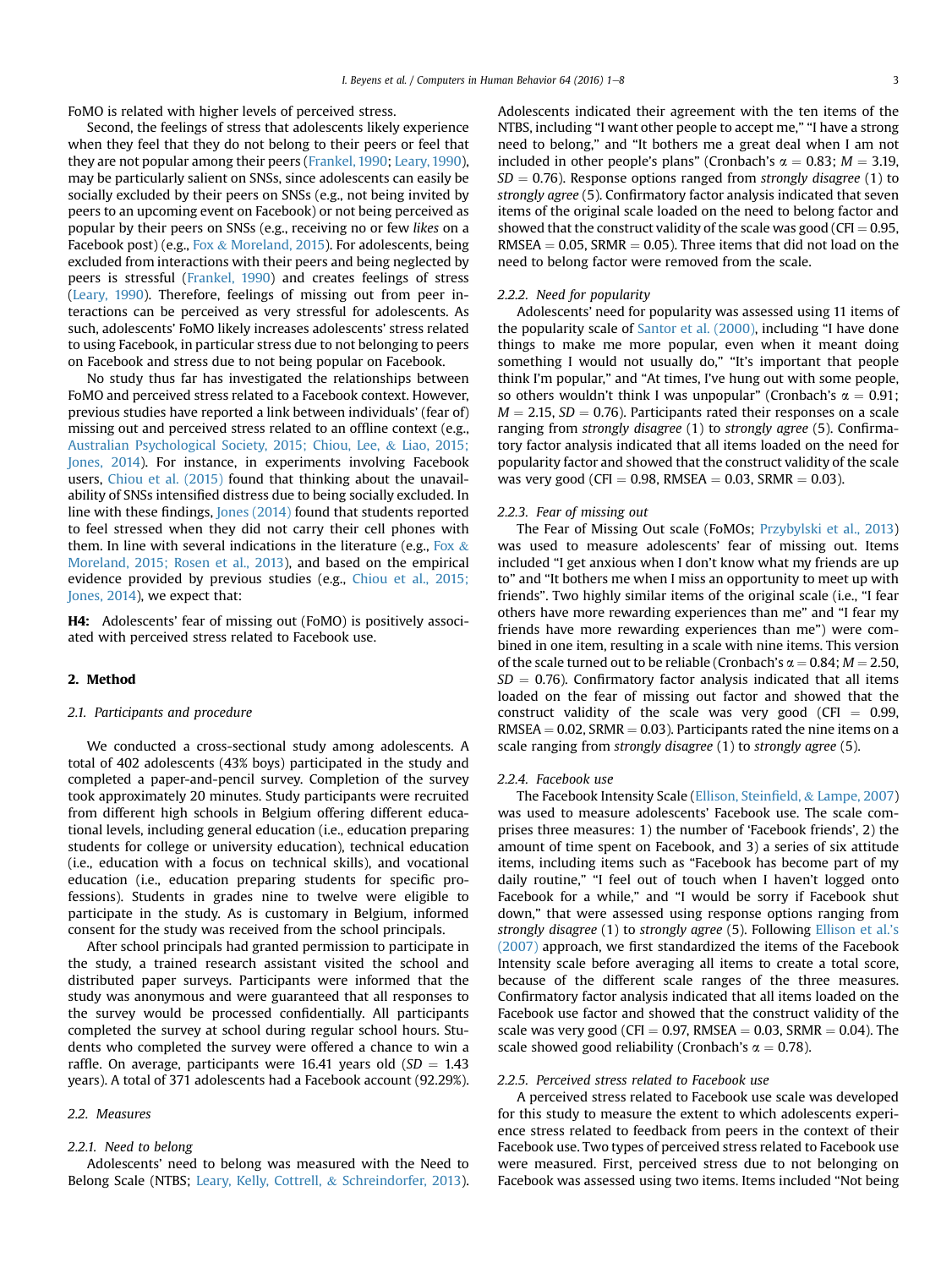<span id="page-4-0"></span>

| Table 1 |  |                         |
|---------|--|-------------------------|
|         |  | Zero-order correlations |

|                                                                                                                                                                                                                                     |      |                       | 4.                                   |                                                | 6.                                                     |                                                                             | 8.                                                                               |
|-------------------------------------------------------------------------------------------------------------------------------------------------------------------------------------------------------------------------------------|------|-----------------------|--------------------------------------|------------------------------------------------|--------------------------------------------------------|-----------------------------------------------------------------------------|----------------------------------------------------------------------------------|
| 1. Age<br>2. Gender<br>3. Need for popularity<br>4. Need to belong<br>5. Fear of missing out<br>6. Facebook use<br>7. Perceived stress due to not being popular on Facebook<br>8. Perceived stress due to not belonging on Facebook | 0.09 | $-0.23***$<br>$-0.02$ | $-0.19***$<br>$0.17***$<br>$0.43***$ | $-0.10$<br>$0.15***$<br>$0.48***$<br>$0.53***$ | $-0.02$<br>0.07<br>$0.31***$<br>$0.24***$<br>$0.50***$ | $-0.15$ **<br>$0.22***$<br>$0.43***$<br>$0.54***$<br>$0.88***$<br>$0.39***$ | $-0.04$<br>0.01<br>$0.40***$<br>$0.41***$<br>$0.74***$<br>$0.33***$<br>$0.50***$ |

Note.  $^*p < 0.05$ .  $^{**}p < 0.01$ .  $^{***}p < 0.001$ .

invited for a Facebook group" and "Not being invited for an event through Facebook". Participants rated their responses on a scale ranging from not stressful at all (1) to extremely stressful (5). The scale showed good reliability (Cronbach's  $\alpha = 0.80$ ;  $M = 2.02$ ,  $SD = 0.95$ ). Second, perceived stress due to not being popular on Facebook was assessed using three items. Items included "Receiving little or no 'likes' on a post, picture, or video that I posted on my timeline" and "Receiving no reactions on a post, picture, or video that I posted on my timeline". Participants rated their responses on a scale ranging from not stressful at all (1) to extremely stressful (5). The scale showed good reliability (Cronbach's  $\alpha = 0.82$ ;  $M = 2.66$ ,  $SD = 1.10$ ). Confirmatory factor analysis confirmed the two-factor structure of the perceived stress related to Facebook use measures, with two items loading on the perceived stress due to not belonging factor and three items loading on the perceived stress due to not being popular factor and showed that the construct validity of the scales was very good (CFI  $= 0.99$ , RMSEA  $= 0.03$ , SRMR  $= 0.02$ ). Both types of stress were included separately in the models.

#### 2.2.6. Control variables

Respondents indicated their gender ( $1 = boys$ ,  $2 = girls$ ) and date of birth, which we converted into age. Gender and age were included in the model as control variables. In particular, gender was controlled for by including paths from gender to FoMO, Facebook use, and the two measures concerning perceived stress related to Facebook use; age was controlled for by including paths from age to Facebook use and the two measures concerning perceived stress related to Facebook use.

### 2.3. Analyses

We tested the hypothesized relationships with Structural Equation Modeling (SEM) by using Amos [\(Arbuckle, 2010](#page-7-0)). The goodness of fit of the models was determined using the ratio of chisquare to degrees of freedom  $(\chi^2/df)$ , the comparative fit index (CFI), the root mean square error of approximation (RMSEA), and the standardized root mean square residual (SRMR). Indirect effects were computed by calculating the product of the relevant standardized path coefficients [\(Cohen](#page-7-0) & [Cohen, 1983\)](#page-7-0). To examine the significance of the indirect effects, we conducted bootstrapping analysis for indirect effects ([Arbuckle, 2010](#page-7-0)) based on 1000 bootstrap resamples and a 95% bias-corrected confidence interval.

In order to account for missing values, multiple imputation was performed before proceeding with the bootstrapping method ([Honaker](#page-7-0) & [King, 2010](#page-7-0)) using the SPSS multiple imputation procedure to impute missing values. In the multiple imputation procedure, multiple data sets were produced in which the missing values were imputed based on the data available. The fully conditional specification (FCS) method was applied, which is an iterative Markov chain Monte Carlo (MCMC) algorithm that uses all other available variables to fit a univariate model and imputes missing values. The imputed values were saved to the imputed dataset after 10 iterations were performed (i.e., the maximum number of iterations reached).

## 3. Results

On average, 33.7% of the adolescents (fully) agreed with the items concerning the need to belong and 4.7% of the adolescents (fully) agreed with the items concerning the need for popularity. Approximately one in ten adolescents (fully) agreed with the items concerning FoMO (8.8%). On average, adolescents reported that they had 400 to 500 friends on Facebook ( $M = 4.94$ ,  $SD = 2.56$ ) and spent one to two hours using Facebook a day, on average ( $M = 4.48$ ,  $SD = 2.64$ ). On average, adolescents did not agree nor disagree with the items assessing their attitude towards Facebook ( $M = 2.75$ ,  $SD = 0.81$ ), but one in five adolescents (strongly) agreed with the attitude items (20.1%). Approximately one in ten adolescents reported that the feeling of not belonging to their peers on Facebook was stressful to extremely stressful (9.3%) and one in four adolescents indicated that not being popular on Facebook was stressful to extremely stressful (24.8%).

Zero-order correlations of all variables included in the model are provided in Table 1. Adolescents' age was negatively related to both adolescents' need to belong and need for popularity, indicating that these needs decrease with age. Adolescents' perceived stress due to not being popular on Facebook also decreased with adolescents' age. Furthermore, girls reported higher levels of need to belong, fear of missing out, and perceived stress due to not being popular on Facebook. In addition, strong positive relationships were found between adolescents' need for popularity, need to belong, fear of missing out, Facebook use, perceived stress due to not being popular on Facebook, and perceived stress due to not belonging on Facebook.

Structural equation modeling showed that the hypothesized model yielded a good fit,  $\chi^2(3915) = 7327.96$ ,  $\chi^2/df = 1.872$ ,  $p < 0.001$ , CFI = 0.90, RMSEA = 0.02, SRMR = 0.06. In the first part of the model, which comprises the relationships among social needs, FoMO, and Facebook use (see [Fig. 1\)](#page-5-0), the direct relationships between adolescents' social needs and Facebook use were not significant ( $\beta = 0.02$ ,  $B = 0.01$ ,  $SE = 0.03$ ,  $p = 0.87$  for need to belong;  $\beta = 0.02, B = 0.01, SE = 0.03, p = 0.87$  for need for popularity). Thus, H<sub>1</sub> and H<sub>2</sub> were not supported.<sup>1</sup>

However, the results indicated an indirect relationship between

 $1$  In a structural equation model including need to belong, need for popularity, and Facebook use (and excluding FoMO), the direct relationships of adolescents' need to belong ( $\beta = 0.23$ ,  $B = 0.08$ ,  $SE = 0.03$ ,  $p < 0.05$ ) and need for popularity ( $\beta$  = 0.26, B = 0.08, SE = 0.03, p < 0.01) with Facebook use were significant. However, when FoMO was considered (i.e., in the full structural equation model that was tested), the direct relationships of adolescents' need to belong and need for popularity with Facebook use were not significant.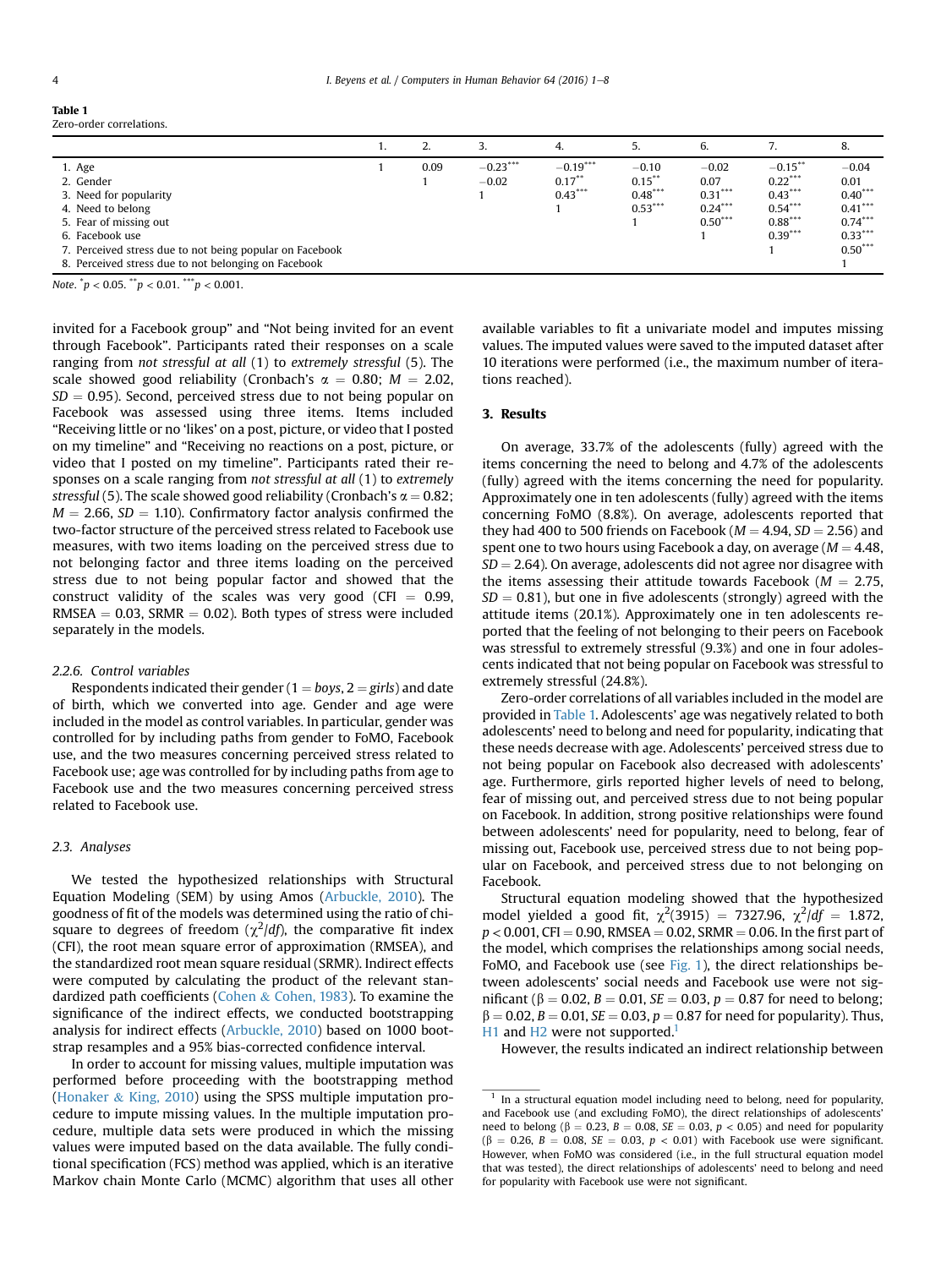<span id="page-5-0"></span>

Fig. 1. Observed structural equation model for the relationships among social needs (i.e., need for popularity and need to belong), fear of missing out, Facebook use, and perceived stress related to Facebook use (i.e., perceived stress due to not being popular on Facebook and perceived stress due to not belonging on Facebook). Note. Path coefficients are presented in standardized form. Dashed lines represent insignificant paths. Ovals represent latent constructs. For clarity of presentation, control variables, observed indicators, and error terms are not shown.  $^{*}p < 0.05$ .  $^{**}p < 0.01$ .  $^{***}p < 0.001$ .

adolescents' social needs and Facebook use through FoMO (see Fig. 1). First, adolescents' social needs were significantly associated with FoMO. More specifically, the results indicated that an increased need to belong ( $\beta = 0.43$ ,  $B = 0.50$ ,  $SE = 0.08$ ,  $p < 0.001$ ) and an increased need for popularity ( $\beta = 0.50$ ,  $B = 0.51$ ,  $SE = 0.07$ ,  $p < 0.001$ ) were strongly associated with an increased fear of missing out. Need to belong and need for popularity collectively explained 69% of the variance in FoMO ( $R<sup>2</sup> = 0.69$ ). Second, fear of missing out was significantly associated with Facebook use  $(\beta = 0.50, B = 0.15, SE = 0.06, p < 0.01)$ . More specifically, the results indicated that adolescents who experienced more fear of missing out, reported a higher Facebook use. Bootstrapping analyses revealed that the relationships of adolescents' need to belong  $(0.22 = 0.43 \times 0.50; C1 = 0.11 - 0.35)$  and need for popularity  $(0.25 = 0.50 \times 0.50; C1 = 0.12 - 0.40)$  with Facebook use were significantly mediated by FoMO. As such, H<sub>3</sub> was supported. Adolescents' need to belong, need for popularity, and fear of missing out collectively explained 26% of the variance in Facebook use  $(R^2 = 0.26)$ .

In the second part of the model, which comprises the relationships among FoMO and perceived stress of social exclusion on Facebook, several significant relationships were found as well (see Fig. 1). In particular, the results showed that adolescents' fear of missing out was significantly associated with perceived stress of social exclusion on Facebook. More specifically, we found that an increased FoMO was significantly associated with increased stress due to not belonging ( $\beta = 0.41$ ,  $B = 0.54$ ,  $SE = 0.17$ ,  $p < 0.001$ ) and increased stress due to not being popular ( $\beta = 0.41$ ,  $B = 0.59$ ,  $SE = 0.16$ ,  $p < 0.001$ ). Thus, H4 was supported.

The predictors in the model collectively explained 63% of the variance in stress due to not being popular ( $R^2 = 0.63$ ) and 45% of the variance in stress due to not belonging on Facebook ( $R^2 = 0.45$ ).

#### 3.1. Additional analyses

In addition, although not hypothesized by the theoretical assumptions driving this study, the results suggested that FoMO plays a mediating role in the relationships of adolescents' need to belong and need for popularity with adolescents' perceived stress due to not belonging and not being popular on Facebook. Additional post hoc bootstrapping analyses revealed that the relationships of adolescents' need to belong and need for popularity with perceived stress due to not belonging on Facebook (need to belong:  $0.18 = 0.43 \times 0.41$ ; CI = 0.07-0.30; need for popularity:  $0.21 = 0.50 \times 0.41$ ; CI = 0.09–0.35) and not being popular on Facebook (need to belong:  $0.18 = 0.43 \times 0.41$ ; CI = 0.08-0.29; need for popularity:  $0.21 = 0.50 \times 0.41$ ; CI = 0.08-0.37) were significantly mediated by FoMO. That is, adolescents with a stronger need to belong and need for popularity experienced more FoMO, which, in turn, increased adolescents' perceived stress when being unpopular on Facebook and when not belonging on Facebook.

#### 4. Discussion

The aim of the present study was to investigate the relationships among adolescents' social needs, fear of missing out (FoMO), Facebook use, and perceived stress related to their use of Facebook. In a cross-sectional study among 402 adolescents, we tested an integrative model that examines (1) the mediating role of FoMO in the relationships between need to belong and need for popularity and adolescents' Facebook use and (2) the relationships between FoMO and adolescents' perceived stress related to their use of Facebook. Structural equation modeling revealed several strong relationships.

#### 4.1. The mediating role of adolescents' fear of missing out

First, the present study increases our understanding of how adolescents' social needs are related to their Facebook use. In particular, the results indicate that a strong need to belong and need for popularity is associated with increased Facebook use. An explanation for this relationship that has emerged from this study involves adolescents' FoMO. More specifically, the results indicate that adolescents' need to belong and need for popularity were related with increased FoMO, which, in turn, was associated with increased Facebook use. As such, the present study highlights the importance of FoMO in explaining adolescents' Facebook use and extends prior research that focused on the role of FoMO among college students and adults (e.g., [Alt, 2015; Przybylski et al., 2013\)](#page-7-0).

By investigating the mediating role of FoMO, the present study offers a more comprehensive understanding of the associations between adolescents' social needs and Facebook use. Interestingly, the results indicated that when FoMO was taken into consideration, the direct associations of adolescents' social needs with their Facebook use disappeared: While we did find support for the direct associations between adolescents' social needs and their Facebook use when FoMO was not considered, $\frac{1}{1}$  $\frac{1}{1}$  $\frac{1}{1}$  no support was found for these direct associations in the integrative model that we tested. This finding highlights the importance of FoMO as an explanatory mechanism in the association between adolescents' social needs and Facebook use and emphasizes the importance of investigating mediation models.

Individuals' FoMO represents a growing but relatively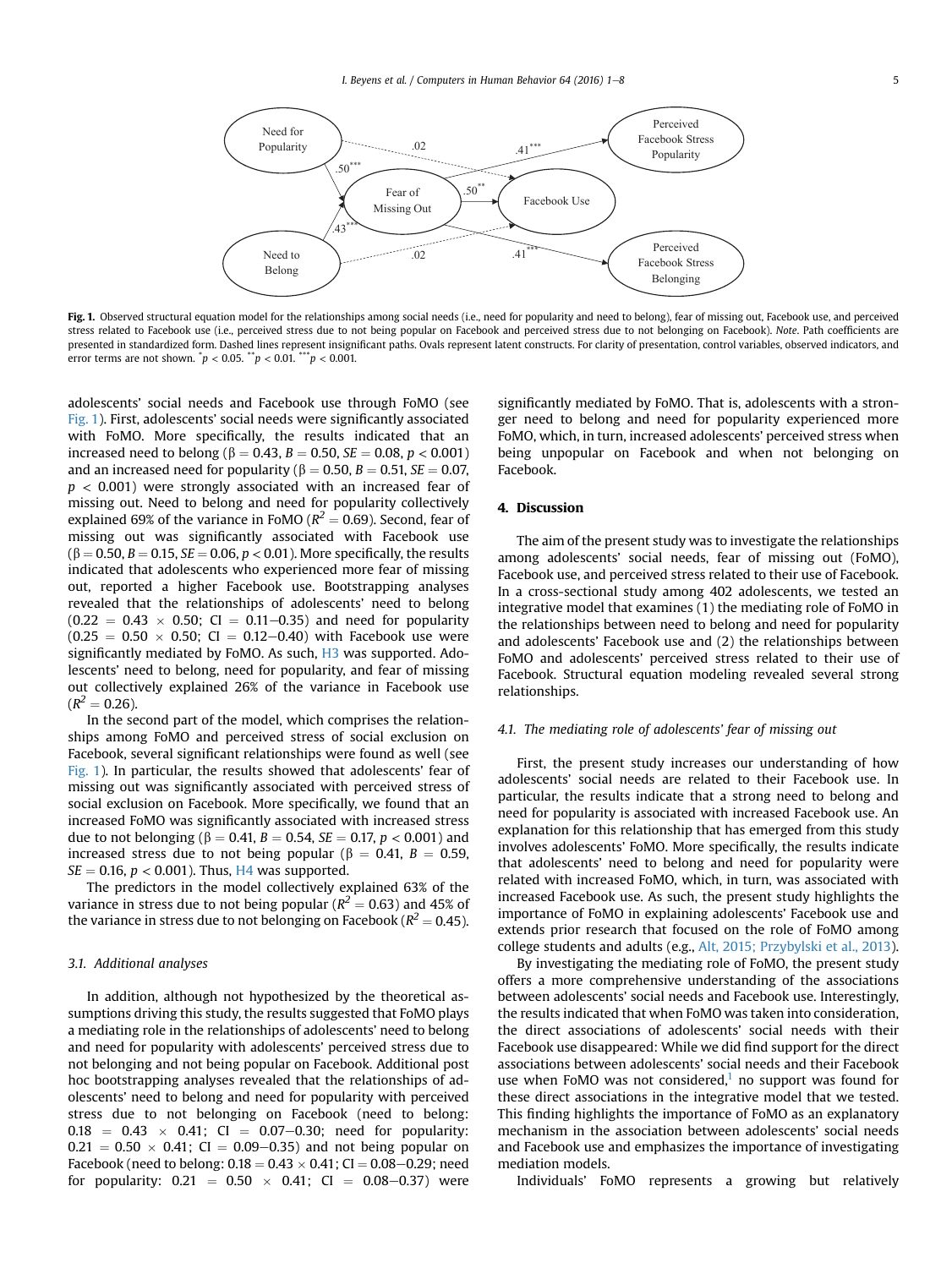understudied phenomenon, especially among adolescents. The possibility to socialize with peers through social media anywhere and anytime that is inherent to today's mobile media environment likely increases the prevalence of FoMO among adolescents. That is, the constant access to social media and the possibility to be continuously connected with others may further feed adolescents' FoMO. As such, a vicious circle may develop in which FoMO may drive people toward social media, which, in turn, may further increase adolescents' FoMO. Research is needed to test this idea of reinforcing spirals [\(Slater, 2007](#page-7-0)) in the relationship between adolescents' FoMO and social media use.

Also, the effects that FoMO may have on adolescents' behavior, well-being, and health, through affecting adolescents' media use, warrant further research. For instance, indications exist that adolescents may lose sleep or develop unhealthy eating patterns out of FoMO, because they increasingly feel a need to use media, likely out of FoMO. Adolescents' nighttime media use ([Oshima et al., 2012;](#page-7-0) [Van den Bulck, 2007\)](#page-7-0) may be partially rooted in adolescents' FoMO, as research has shown that adolescents report keeping their mobile phones under their pillows in order to avoid missing messages at night [\(Lenhart, Ling, Campbell,](#page-7-0) & [Purcell, 2010\)](#page-7-0). In addition, adolescents may develop patterns of media-induced meal skipping or fast eating [\(Van den Bulck](#page-8-0) & [Eggermont, 2006](#page-8-0)) due to FoMO. That is, adolescents who fear to miss out on events may skip a meal or eat faster so that they can connect with their peers through their media devices and cope with their FoMO. As such, adolescents' FoMO may be an unexplored explanation for adolescents' poor sleep hygiene and sleep problems, as well as their media-induced meal skipping and fast eating. Research is needed that tests these assumptions.

#### 4.2. Fear of missing out and adolescents' perceived stress related to their Facebook use

Furthermore, the present study increases our understanding of the relationship between adolescents' FoMO and perceived stress related to their Facebook use. In particular, the results showed that adolescents' FoMO was related with increased perceived stress due to not belonging to their peers on Facebook and not being popular among their peers on Facebook.

As such, the current study adds to our understanding of the role of peer feedback on SNSs. Providing and receiving peer feedback is an important aspect of SNSs, and Facebook in particular. Facebook is oriented toward commenting and liking other users' messages, pictures, and videos. From prior research we know that, for the largest part, adolescents receive positive feedback from their peers on SNSs, and only to a limited extent negative feedback (e.g., [Koutamanis, Vossen,](#page-7-0) & [Valkenburg, 2015; Valkenburg, Peter,](#page-7-0) & [Schouten, 2006\)](#page-7-0). While receiving positive [\(Frison](#page-7-0) & [Eggermont,](#page-7-0) [in press; Lee, Kim,](#page-7-0) & [Ahn, 2014](#page-7-0)) and negative ([Valkenburg et al.,](#page-8-0) [2006](#page-8-0)) peer feedback both affect adolescents' well-being, the findings of the current study indicate that not receiving peer feedback affects adolescents' well-being as well. That is, not receiving any comments or likes from peers on messages, pictures, or videos that adolescents post on Facebook increases feelings of stress among adolescents. Since adolescents are highly sensitive to feedback from their peers ([Thomaes et al., 2010](#page-8-0)), it seems that both receiving peer feedback (i.e., positive and negative) and not receiving peer feedback affect adolescents' well-being.

Together, the present study is among the first to identify FoMO as a correlate of perceived stress related to the use of Facebook among adolescents. Our findings show that adolescents' FoMO is associated not only with an increased use of Facebook, but also with feelings of stress related to this Facebook use. Future research is needed that investigates other potential correlates of adolescents'

experiences of stress related to the use of SNSs, since the prevalence rate of Facebook related stress among adolescents was relatively high, in particular stress related to being perceived as unpopular on Facebook, with one in four adolescents indicating that not being popular on Facebook was stressful to extremely stressful (24.8%). These high rates represent a cause for concern and call for further research that investigates determinants of perceived stress specific to the use of SNSs and Facebook. For instance, research is needed that identifies which adolescents are more susceptible to experience Facebook induced stress, looking at dispositional, developmental, and social susceptibility factors [\(Valkenburg](#page-8-0) & [Peter, 2013\)](#page-8-0).

#### 4.3. Limitations and directions for future research

While the present study improves our understanding of the associations among adolescents' social needs, FoMO, Facebook use, and feelings of stress related to Facebook use, the study is not without limitations. First, the cross-sectional study design prevents us from making causal inferences. Studies using longitudinal data are needed to investigate the causal order of the relationships between adolescents' social needs and FoMO and adolescents' FoMO and perceived stress related to Facebook use.

Second, the generalizability of our findings beyond those studied is limited, as the present study relied on a relatively small sample. We therefore recommend that future research examine these relationships in a nationally representative sample to complement the data provided by the present study. However, although the sample was relatively small in size, the relationships observed in this study were particularly strong.

Third, the Facebook intensity scale ([Ellison et al., 2007\)](#page-7-0) that was used to asses adolescents' Facebook use may not fully capture the diversity of adolescents' Facebook use. While the Facebook intensity scale has been used and validated in a wide range of previous studies that investigate young people's Facebook use (e.g., [Jenkins-Guarnieri, Wright,](#page-7-0) & [Hudiburgh, 2012; Stein](#page-7-0)field, Ellison,  $&$  [Lampe, 2008\)](#page-7-0), scholars (e.g., [Frison](#page-7-0)  $&$  [Eggermont, in press\)](#page-7-0) have emphasized the need to differentiate between specific Facebook activities. Therefore, research is needed that investigates the associations among adolescents' social needs and different Facebook activities, as different Facebook activities may differently relate to adolescents' social needs. For instance, adolescents' need to belong, which reflects the need to develop and maintain sig-nificant and stable interpersonal relationships [\(Baumeister](#page-7-0)  $\&$  [Leary,](#page-7-0) [1995](#page-7-0)), may be particularly associated with sending private messages through the private Facebook chat environment. Adolescents' need for popularity, which reflects the need to increase one's popularity, may be particularly associated with posting status updates, pictures, and videos in the public Facebook environment, because adolescents may receive likes for these public messages, which likely increases their popularity.

Fourth, the present study is limited by the fact that we examined the relationship between FoMO and adolescents' perceived stress related to Facebook use, rather than focusing on general perceived stress in life or other well-being indicators. Although we may expect similar outcomes of stress perceived in an online and offline context, as Facebook may offer users a new context to perceive and experience stress (e.g., [Fox](#page-7-0) & [Moreland, 2015; Morin-Major et al.,](#page-7-0) [2016\)](#page-7-0), this is only an assumption. No study thus far has examined the health correlates or outcomes of perceiving stress in a Facebook context. We therefore recommend that future studies examine the association between adolescents' FoMO and well-being (e.g., general life stress, anxiety, depression) as well as empirically test our assumption that perceived stress related to the use of Facebook is a precursor for negative well-being outcomes.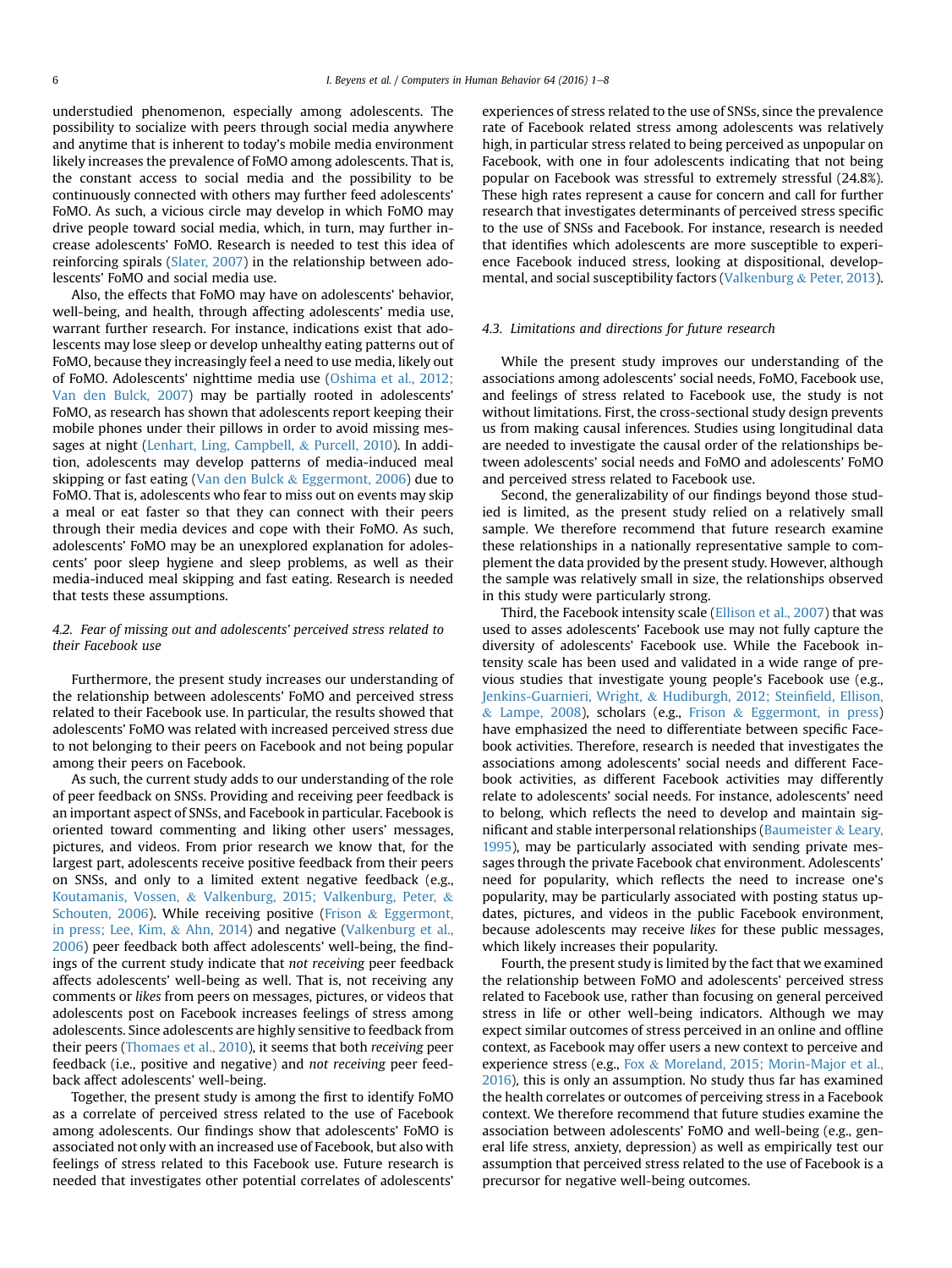#### <span id="page-7-0"></span>4.4. Conclusion

The present study contributes to our understanding of the role of FoMO in the associations between adolescents' social needs and Facebook use and the relationship between adolescents' FoMO and perceived stress related to their Facebook use. The present study shows, on the one hand, that FoMO mediates the relationships between social needs (i.e., need to belong and need for popularity) and adolescents' Facebook use and, on the other hand, that FoMO is positively related with adolescents' perceived stress related to the use of Facebook. Based on these results, we can conclude that the impact of FoMO for adolescents may not be underestimated. The fact that adolescents have access to an accumulating set of SNSs, through an ever increasing range of devices, including laptops, tablet computers, and smartphones, implies a near constant connectivity to their peers through SNSs. This highly mediatized environment requires a clearer understanding of the role of FoMO in adolescents' lives and the experience of stress related to the use of SNSs.

#### References

- Alt, D. (2015). College students' academic motivation, media engagement and fear of missing out. Computers in Human Behavior, 49, 111-119. [http://dx.doi.org/](http://dx.doi.org/10.1016/j.chb.2015.02.057) [10.1016/j.chb.2015.02.057.](http://dx.doi.org/10.1016/j.chb.2015.02.057)
- Arbuckle, J. (2010). Amos™ 19 user's guide[. Chicago: Amos Development](http://refhub.elsevier.com/S0747-5632(16)30419-8/sref2) [Corporation.](http://refhub.elsevier.com/S0747-5632(16)30419-8/sref2)
- Arnett, I. J. (1995). Adolescents' uses of media for self-socialization. Journal of Youth and Adolescence, 24, 519-533. [http://dx.doi.org/10.1007/BF01537054.](http://dx.doi.org/10.1007/BF01537054)
- [Australian Psychological Society. \(2015\).](http://refhub.elsevier.com/S0747-5632(16)30419-8/sref5) The national stress and well-being in Australia survey[. Melbourne: Australia](http://refhub.elsevier.com/S0747-5632(16)30419-8/sref5).
- Baumeister, R. F., & Leary, M. R. (1995). The need to belong: desire for interpersonal attachments as a fundamental human motivation. Psychological Bulletin, 117, 497-529. [http://dx.doi.org/10.1037/0033-2909.117.3.497.](http://dx.doi.org/10.1037/0033-2909.117.3.497)
- Bokhorst, C. L., Sumter, S. R., & Westenberg, P. M. (2010). Social support from parents, friends, classmates, and teachers in children and adolescents aged 9 to 18 years: Who is perceived as most supportive? Social Development, 19, 417-426. <http://dx.doi.org/10.1111/j.1467-9507.2009.00540.x>.
- [Brown, B. B., & Larson, J. \(2009\). Peer relationships in adolescence. In R. M. Lerner, &](http://refhub.elsevier.com/S0747-5632(16)30419-8/sref8) L. Steinberg (Eds.), [Handbook of adolescent psychology](http://refhub.elsevier.com/S0747-5632(16)30419-8/sref8) (pp. 74-[103\). New York:](http://refhub.elsevier.com/S0747-5632(16)30419-8/sref8) **Wiley**
- Byrne, D. G., Davenport, S. C., & Mazanov, J. (2007). Profiles of adolescent stress: the development of the adolescent stress questionnaire (ASQ). Journal of Adolescence, 30, 393-416. <http://dx.doi.org/10.1016/j.adolescence.2006.04.004>.
- Cheever, N. A., Rosen, L. D., Carrier, L. M., & Chavez, A. (2014). Out of sight is not out of mind: the impact of restricting wireless mobile device use on anxiety levels among low, moderate and high users. Computers in Human Behavior, 37, 290e297. [http://dx.doi.org/10.1016/j.chb.2014.05.002.](http://dx.doi.org/10.1016/j.chb.2014.05.002)
- Chiou, W.-B., Lee, C.-C., & Liao, D.-C. (2015). Facebook effects on social distress: priming with online social networking thoughts can alter the perceived distress due to social exclusion. Computers in Human Behavior, 49, 230-236. [http://](http://dx.doi.org/10.1016/j.chb.2015.02.064) [dx.doi.org/10.1016/j.chb.2015.02.064](http://dx.doi.org/10.1016/j.chb.2015.02.064).
- Christofides, E., Muise, A., & Desmarais, S. (2009). Information disclosure and control on Facebook: are they two sides of the same coin or two different processes? Cyberpscyhology, Behavior, and Social Networking, 12, 341-345. <http://dx.doi.org/10.1089/cpb.2008.0226>.
- Cohen, J., & Cohen, P. (1983). [Applied multiple regression/correlation analysis for the](http://refhub.elsevier.com/S0747-5632(16)30419-8/sref13) behavioral sciences [\(2nd ed.\). Hillsdale, NJ: Erlbaum.](http://refhub.elsevier.com/S0747-5632(16)30419-8/sref13)
- Deci, E., & Ryan, R. M. (1985). [Intrinsic motivation and self-determination in human](http://refhub.elsevier.com/S0747-5632(16)30419-8/sref15) behavior[. New York: Plenum Press](http://refhub.elsevier.com/S0747-5632(16)30419-8/sref15).
- Ellison, N. B., Steinfield, C., & Lampe, C. (2007). The benefits of facebook "friends:" Social capital and college students' use of online social network sites. Journal of Computer-Mediated Communication, 12, 1143-1168. [http://dx.doi.org/10.1111/](http://dx.doi.org/10.1111/j.1083-6101.2007.00367.x) [j.1083-6101.2007.00367.x](http://dx.doi.org/10.1111/j.1083-6101.2007.00367.x).
- Fox, J., & Moreland, J. J. (2015). The dark side of social networking sites: an exploration of the relational and psychological stressors associated with Facebook use and affordances. Computers in Human Behavior, 45, 168-176. [http://](http://dx.doi.org/10.1016/j.chb.2014.11.083) [dx.doi.org/10.1016/j.chb.2014.11.083](http://dx.doi.org/10.1016/j.chb.2014.11.083).
- Frankel, K. A. (1990). Girls' perceptions of peer relationship support and stress. The Journal of Early Adolescence, 10, 69-88. [http://dx.doi.org/10.1177/](http://dx.doi.org/10.1177/0272431690101005) [0272431690101005](http://dx.doi.org/10.1177/0272431690101005).
- Frison E.and Eggermont S. Toward an integrated and differential approach to the relationships between loneliness, different types of Facebook use and adolescents' depressed mood, Communication Research in press [http://dx.doi.org/10.](http://dx.doi.org/10.1177/0093650215617506) [1177/0093650215617506](http://dx.doi.org/10.1177/0093650215617506)

Gangadharbatla, H. (2008). Facebook me. Journal of Interactive Advertising, 8, 5-15. <http://dx.doi.org/10.1080/15252019.2008.10722138>.

[Honaker, J., & King, G. \(2010\). What to do about missing values in time-series cross-](http://refhub.elsevier.com/S0747-5632(16)30419-8/sref20)

section data. [American Journal of Political Science, 54](http://refhub.elsevier.com/S0747-5632(16)30419-8/sref20), 561-[581.](http://refhub.elsevier.com/S0747-5632(16)30419-8/sref20)

- Hurst, C. E. (2007). [Social Inequality: Forms, causes, and consequences](http://refhub.elsevier.com/S0747-5632(16)30419-8/sref21). Boston: [Pearson Education.](http://refhub.elsevier.com/S0747-5632(16)30419-8/sref21)
- Jenkins-Guarnieri, M. A., Wright, S. L., & Hudiburgh, L. M. (2012). The relationships among attachment style, personality traits, interpersonal competency, and Facebook use. Journal of Applied Developmental Psychology, 33, 294-301. [http://](http://dx.doi.org/10.1016/j.appdev.2012.08.001) [dx.doi.org/10.1016/j.appdev.2012.08.001.](http://dx.doi.org/10.1016/j.appdev.2012.08.001)
- Jones, T. (2014). Students' [cell phone addiction and their opinions.](http://refhub.elsevier.com/S0747-5632(16)30419-8/sref23) The Elon Journal of Undergraduate Research in Communications,  $5, 74-80$  $5, 74-80$ .
- Kim, K. J., Conger, R. D., Elder, G. H., & Lorenz, F. O. (2011). Reciprocal influences between stressful life events and adolescent internalizing and externalizing problems. Child Development, 74, 127-143. [http://dx.doi.org/10.1111/1467-](http://dx.doi.org/10.1111/1467-8624.00525) [8624.00525](http://dx.doi.org/10.1111/1467-8624.00525).
- Koutamanis, M., Vossen, H. G. M., & Valkenburg, P. M. (2015). Adolescents' comments in social media: why do adolescents receive negative feedback and who is most at risk? Computers in Human Behavior, 53, 486-494. [http://dx.doi.org/](http://dx.doi.org/10.1016/j.chb.2015.07.016) [10.1016/j.chb.2015.07.016](http://dx.doi.org/10.1016/j.chb.2015.07.016).
- [Kross, E., Verduyn, P., Demiralp, E., Park, J., Lee, D. S., Lin, N.,](http://refhub.elsevier.com/S0747-5632(16)30419-8/sref26) …Ybarra, O. (2013). [Facebook use predicts declines in subjective well-being in young adults.](http://refhub.elsevier.com/S0747-5632(16)30419-8/sref26) PLoS One, 8[, e69841.](http://refhub.elsevier.com/S0747-5632(16)30419-8/sref26)
- Leary, M. R. (1990). Responses to social exclusion: Social anxiety, jealousy, loneliness, depression, and low self-esteem. Journal of Social and Clinical Psychology, 9, 221e229. [http://dx.doi.org/10.1521/jscp.1990.9.2.221.](http://dx.doi.org/10.1521/jscp.1990.9.2.221)
- Leary, M. R., Kelly, K. M., Cottrell, C. a, & Schreindorfer, L. S. (2013). Construct validity of the need to belong scale: mapping the nomological network. Journal of Personality Assessment, 95, 610-624. [http://dx.doi.org/10.1080/](http://dx.doi.org/10.1080/00223891.2013.819511) [00223891.2013.819511.](http://dx.doi.org/10.1080/00223891.2013.819511)
- Lee, C.-C., & Chiou, W.-B. (2013). Keep Logging In! Experimental evidence showing the relation of affiliation needs to the idea of online social networking. Cyberpsychology, Behavior, and Social Networking, 16, 419–422. [http://](http://dx.doi.org/10.1089/cyber.2012.0544)<br>[dx.doi.org/10.1089/cyber.2012.0544.](http://dx.doi.org/10.1089/cyber.2012.0544)
- Lee, E., Kim, Y. J., & Ahn, J. (2014). How do people use Facebook features to manage social capital? Computers in Human Behavior, 36, 440-445. [http://dx.doi.org/](http://dx.doi.org/10.1016/j.chb.2014.04.007) [10.1016/j.chb.2014.04.007.](http://dx.doi.org/10.1016/j.chb.2014.04.007)
- Lenhart, A. (2015). [Teens, social media and technology overview 2015](http://refhub.elsevier.com/S0747-5632(16)30419-8/sref30). Washington, [DC: Pew Internet](http://refhub.elsevier.com/S0747-5632(16)30419-8/sref30) & [American Life Project.](http://refhub.elsevier.com/S0747-5632(16)30419-8/sref30)
- [Lenhart, A., Ling, R., Campbell, S., & Purcell, K. \(2010\).](http://refhub.elsevier.com/S0747-5632(16)30419-8/sref31) Teens and mobile phones. [Washington, DC: Pew Internet](http://refhub.elsevier.com/S0747-5632(16)30419-8/sref31) & [American Life Project.](http://refhub.elsevier.com/S0747-5632(16)30419-8/sref31)
- [Morin-Major, J. K., Marin, M. F., Durand, N., Wan, N., Juster, R. P., & Lupien, S. J.](http://refhub.elsevier.com/S0747-5632(16)30419-8/sref32) [\(2016\). Facebook behaviors associated with diurnal cortisol in adolescents: is](http://refhub.elsevier.com/S0747-5632(16)30419-8/sref32) befriending stressful? [Psychoneuroendocrinology, 63](http://refhub.elsevier.com/S0747-5632(16)30419-8/sref32), 238-[246](http://refhub.elsevier.com/S0747-5632(16)30419-8/sref32).
- Nadkarni, A., & Hofmann, S. G. (2012). Why do people use Facebook? Personality and Individual Differences, 52, 243-249. [http://dx.doi.org/10.1016/j.paid.2011.11.007.](http://dx.doi.org/10.1016/j.paid.2011.11.007)
- Oshima, N., Nishida, A., Shimodera, S., Tochigi, M., Ando, S., Yamasaki, S., et al. (2012). The suicidal feelings, self-injury, and mobile phone use after lights out in adolescents. Journal of Pediatric Psychology, 37, 1023-1030. [http://dx.doi.org/](http://dx.doi.org/10.1093/jpepsy/jss072) [10.1093/jpepsy/jss072.](http://dx.doi.org/10.1093/jpepsy/jss072)
- Pombeni, M. L., Kirchler, E., & Palmonari, A. (1990). Identification with peers as a strategy to muddle through the troubles of the adolescent years. Journal of Adolescence, 13, 351-369. [http://dx.doi.org/10.1016/0140-1971\(90\)90029-7.](http://dx.doi.org/10.1016/0140-1971(90)90029-7)
- Przybylski, A. K., Murayama, K., DeHaan, C. R., & Gladwell, V. (2013). Motivational, emotional, and behavioral correlates of fear of missing out. Computers in Human Behavior, 29, 1841-1848. [http://dx.doi.org/10.1016/j.chb.2013.02.014.](http://dx.doi.org/10.1016/j.chb.2013.02.014)
- [Reich, S., & Vorderer, P. \(2013\). Individual differences in need to belong in users of](http://refhub.elsevier.com/S0747-5632(16)30419-8/sref38) [social networking sites. In P. Moy \(Ed.\),](http://refhub.elsevier.com/S0747-5632(16)30419-8/sref38) Communication and community (pp. [129](http://refhub.elsevier.com/S0747-5632(16)30419-8/sref38)-[148\). New York, NY: Hampton PRess](http://refhub.elsevier.com/S0747-5632(16)30419-8/sref38).
- [Rosen, L. D., Whaling, K., Carrier, L. M., Cheever, N. a, & Rokkum, J. \(2013\). The media](http://refhub.elsevier.com/S0747-5632(16)30419-8/sref39) [and technology usage and attitudes scale: an empirical investigation.](http://refhub.elsevier.com/S0747-5632(16)30419-8/sref39) Computers [in Human Behavior, 29](http://refhub.elsevier.com/S0747-5632(16)30419-8/sref39), 2501 $-2511$ .
- Ryan, R. M., & Deci, E. L. (2000). Self-determination theory and the facilitation of intrinsic motivation, social development, and well-being. American Psychologist, 55, 68-78. <http://dx.doi.org/10.1037/0003-066X.55.1.68>
- Sampasa-Kanyinga, H., & Lewis, R. F. (2015). Frequent use of social networking sites is associated with poor psychological functioning among children and adolescents. Cyberpsychology, Behavior, and Social Networking, 18, 380-385. [http://](http://dx.doi.org/10.1089/cyber.2015.0055) [dx.doi.org/10.1089/cyber.2015.0055.](http://dx.doi.org/10.1089/cyber.2015.0055)
- Santor, D. A., Messervey, D., & Kusumakar, V. (2000). Measuring peer pressure, popularity, and conformity in adolescent boys and girls: predicting school performance, sexual attitudes, and substance abuse. Journal of Youth and Adolescence, 29, 163-182. [http://dx.doi.org/10.1023/A:1005152515264.](http://dx.doi.org/10.1023/A:1005152515264)
- Shapiro, L. A. S., & Margolin, G. (2013). Growing up wired: social networking sites and adolescent psychosocial development. Clinical Child and Family Psychology Review, 17, 1-18. [http://dx.doi.org/10.1007/s10567-013-0135-1.](http://dx.doi.org/10.1007/s10567-013-0135-1)
- Slater, M. D. (2007). Reinforcing spirals: the mutual influence of media selectivity and media effects and their impact on individual behavior and social identity. Communication Theory, 17, 281-303. [http://dx.doi.org/10.1111/j.1468-](http://dx.doi.org/10.1111/j.1468-2885.2007.00296.x) [2885.2007.00296.x.](http://dx.doi.org/10.1111/j.1468-2885.2007.00296.x)
- Sontag, L. M., & Graber, J. A. (2010). Coping with perceived peer stress: Genderspecific and common pathways to symptoms of psychopathology. Developmental Psychology, 46, 1605-1620. [http://dx.doi.org/10.1037/a0020617.](http://dx.doi.org/10.1037/a0020617) Steinberg, L. (2005). Adolescence[. New York: McGraw-Hill](http://refhub.elsevier.com/S0747-5632(16)30419-8/sref45).
- Steinfield, C., Ellison, N. B., & Lampe, C. (2008). Social capital, self-esteem, and use of
- online social network sites: a longitudinal analysis. Journal of Applied Develop-<br>mental Psychology, 29, 434–445. http://dx.doi.org/10.1016/ mental Psychology, 29, 434-445, [http://dx.doi.org/10.1016/](http://dx.doi.org/10.1016/j.appdev.2008.07.002) [j.appdev.2008.07.002](http://dx.doi.org/10.1016/j.appdev.2008.07.002).